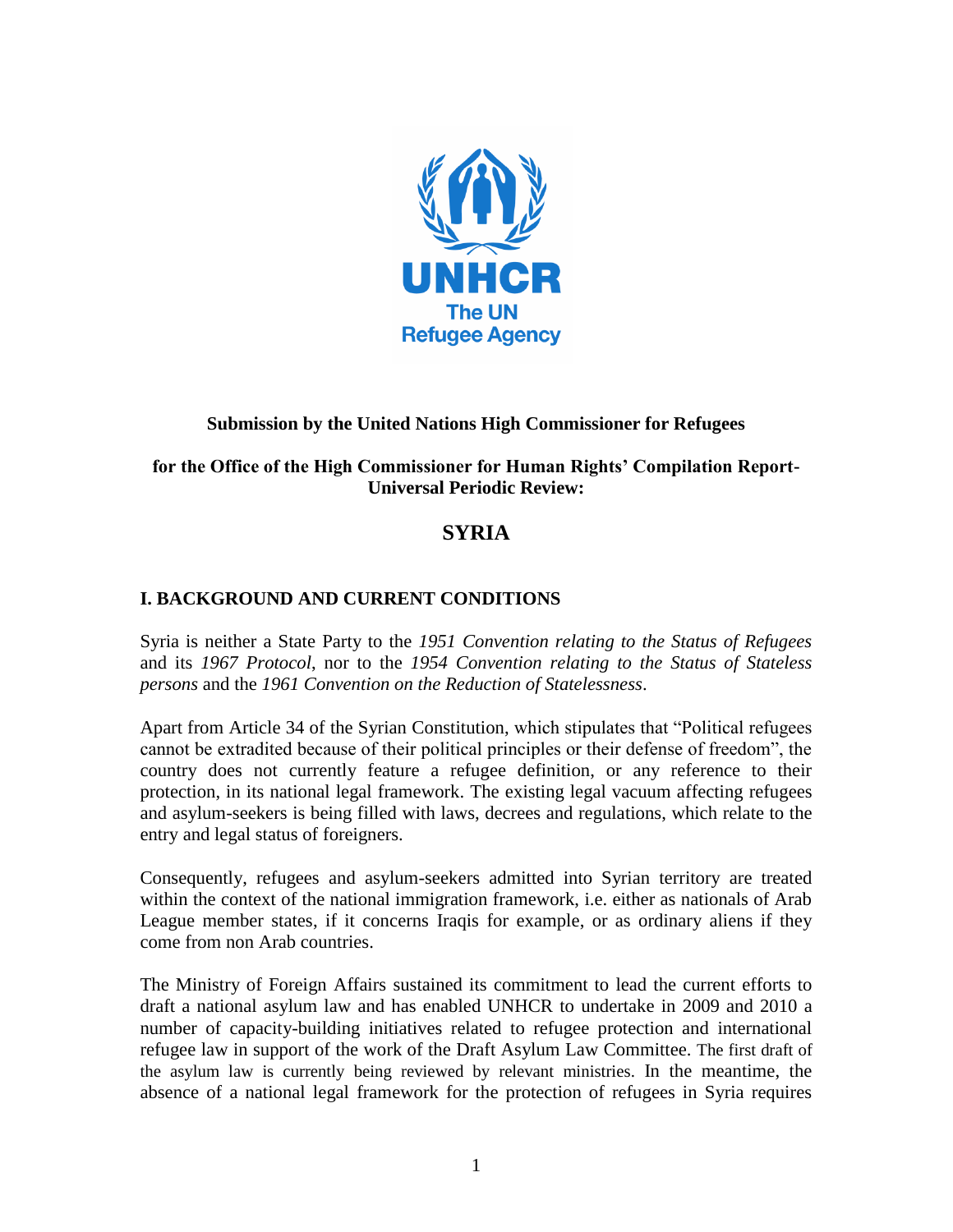UNHCR to provide the necessary support for the registration of refugees, assessment of asylum claims. UNHCR also carries out a number of protection and assistance-related activities directly or through partners.

The adoption in early 2010 of national legislation to combat trafficking in human beings is a breakthrough development, as it puts the protection of the rights of the victims on the forefront. While IOM is the lead agency in supporting the Government of Syria in the implementation of the decree, UNHCR in coordination with IOM is also engaged in supporting Government officials addressing smuggling and trafficking, ensuring that the specific needs of refugees and asylum-seekers are taken into account.

Similarly, UNHCR welcomes the adoption on 7 April 2011 of Presidential Decree No 49, which grants Syrian citizenship to the Kurdish population registered as foreigners in the Governorate of Hassake. This decision reflects Syria's commitment to improve the condition of its citizens and other populations living on its territory.

## **Populations of concern to UNHCR**

## **Refugees**

Perpetuating a long tradition of asylum, the Syrian Arab Republic hosts one of the largest urban refugee populations in the world. In addition to around 480,000 Palestine refugees who remain without a solution to their plight, the country has hosted hundreds of thousands of Iraqi refugees since 2003. In addition to this large refugee population, Syria also hosted 5,913 refugees and 1,773 asylum-seekers from countries other than Iraq, mainly from Somalia, Afghanistan, Sudan and Iran as of 30 April 2011.

With the situation in Iraq still volatile, Syria continues to register new refugee arrivals at a rate of 2,000 people per month. Comparatively few departures occur in the form of third-country resettlement or assisted repatriation, while additional departures are attributable to spontaneous returns, or migratory movements.

UNHCR remains prepared to facilitate individual voluntary returns, but maintains that the current situation in Iraq does not yet offer the necessary guarantees for a safe, sustainable and dignified large-scale return of Iraqi refugees. UNHCR Damascus has assisted some individual families who had expressed a free and informed decision to return to Iraq after individual counseling. The number of refugees assisted by UNHCR Syria to return to Iraq remains low. During 2010, the Office assisted 200 refugees in their voluntary return to their country of origin and 646 individuals in 2009. Based on information collected during UNHCR interviews, it appears that the main reason for refugees deciding to repatriate remains economic hardship in Syria.

The Syrian Government shoulders much of the burden of the Iraqi refugee population by granting entry and legal stay to refugees and allowing them access to public services, such as healthcare system and education. For its part, the Syrian population has strong cultural and social ties with the Iraqis and has demonstrated a great deal of empathy for their plight.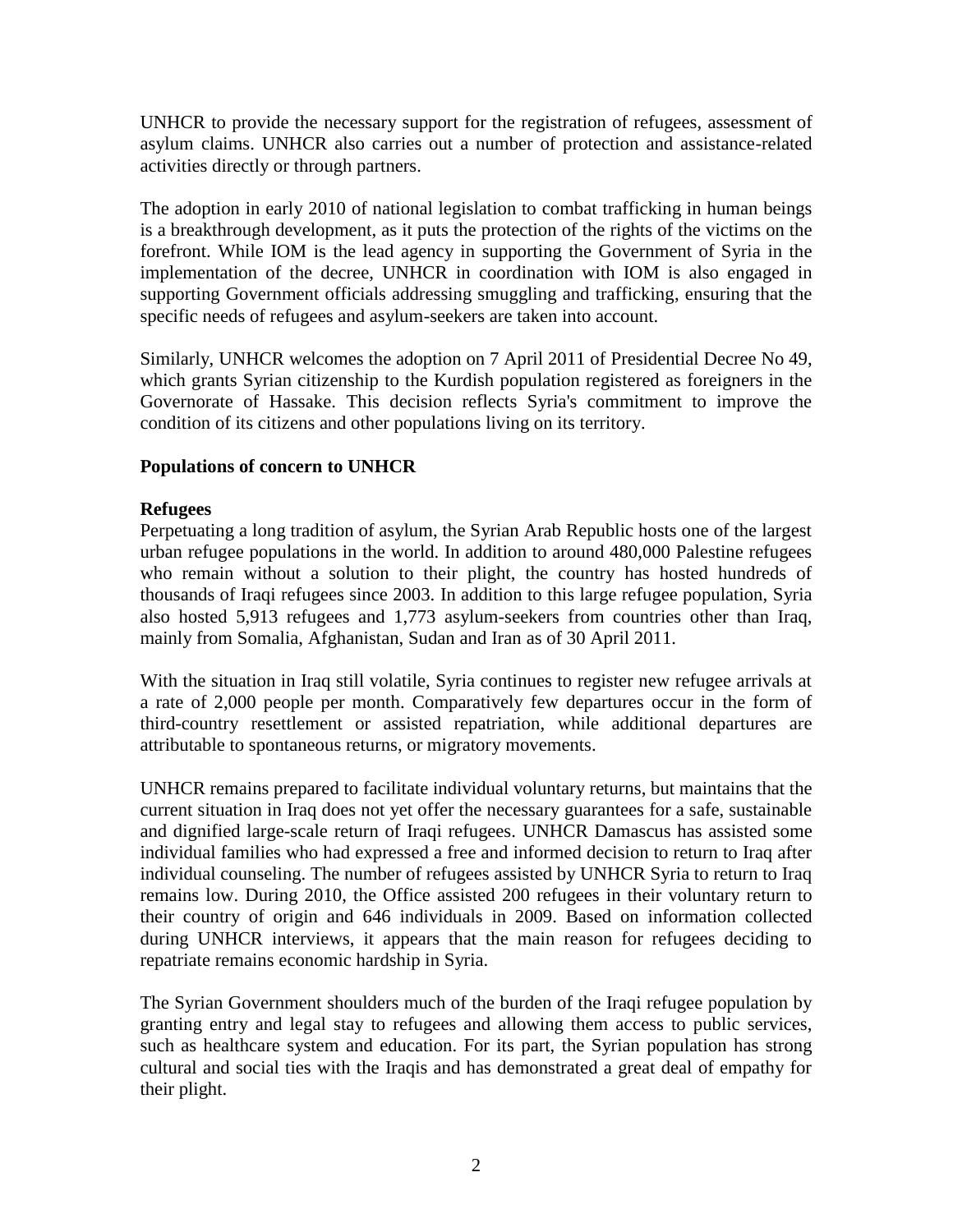However, the massive influx of Iraqis took place against a difficult economic backdrop. Syria is a middle-income country with a high rate of unemployment. The recent rise in global commodity prices has put additional strain on the population, including refugees. The psychosocial needs of the latter require sustained attention, particularly for women and children.

The sheer number of refugees, their specific needs and the lack of clarity regarding their future prospects are understandably of concern to the host Government, the refugees themselves, as well as the international community. Among Iraqi refugees registered with UNHCR, over 50% arrived in Syria in 2006 and 2007, for example. Of these, 41% have specific needs, 22% have a critical medical condition, 25% are school-aged children, 3% are disabled and 29% of families are female headed-households.

#### **Stateless persons**

 $\overline{a}$ 

Part of the Kurdish population living in the north-east of the country is considered stateless. The majority of reports estimated that there are some 300,000 Kurds found not to be nationals of Syria, falling equally in the categories of *Ajanib* ("foreigners") and *Maktoumeen* ("not registered"). While the *Ajanib* are those who, during the 1962 census, have been determined not to be residents of Syria before 1945, the *Maktoumeen* are those who did not show up during the census of 1962 or who settled in Syria after the census or whose birth was not registered for different reasons. Kurds belonging to these two categories are issued different types of documentation and have access to a limited number of rights and services. Given that Article  $3(d)^{1}$  of the nationality law confers citizenship to anyone born on the territory who cannot otherwise acquire a nationality, the children of the above populations should be entitled to Syrian citizenship. Like their parents, however, they are not yet considered Syrian nationals. The newly adopted Presidential Decree No 49 of 7 April 2011, which grants Syrian citizenship to the Kurdish population registered as foreigners in the Governorate of Hassake, will allow the *Ajanib* to acquire nationality. This is a major positive development that should be highlighted. In light of these advances, it is hoped that the situation of the non-registered population, i.e. the other category of stateless Kurds, will soon be addressed as well.

In addition, according to national legislation, Syrian women married to foreigners cannot pass on their nationality to their husband. This situation may give rise to statelessness when the husband is, for instance, a refugee or asylum-seeker who cannot approach his national authorities for issuance of identity documents, or when the husband is Palestinian. A number of positive initiatives have been taken by certain national actors on the issue of transfer of nationality by Syrian women, notably the drafting of an

<sup>&</sup>lt;sup>1</sup> Article 3: The following shall be considered as Syrian Arabs ipso facto:  $[\,\ldots]$  (d) Anyone born in the country and was not, at the time of his birth, entitled to acquire a foreign nationality by virtue of his parentage. (sic) Legislative Decree 276, 24 November 1969.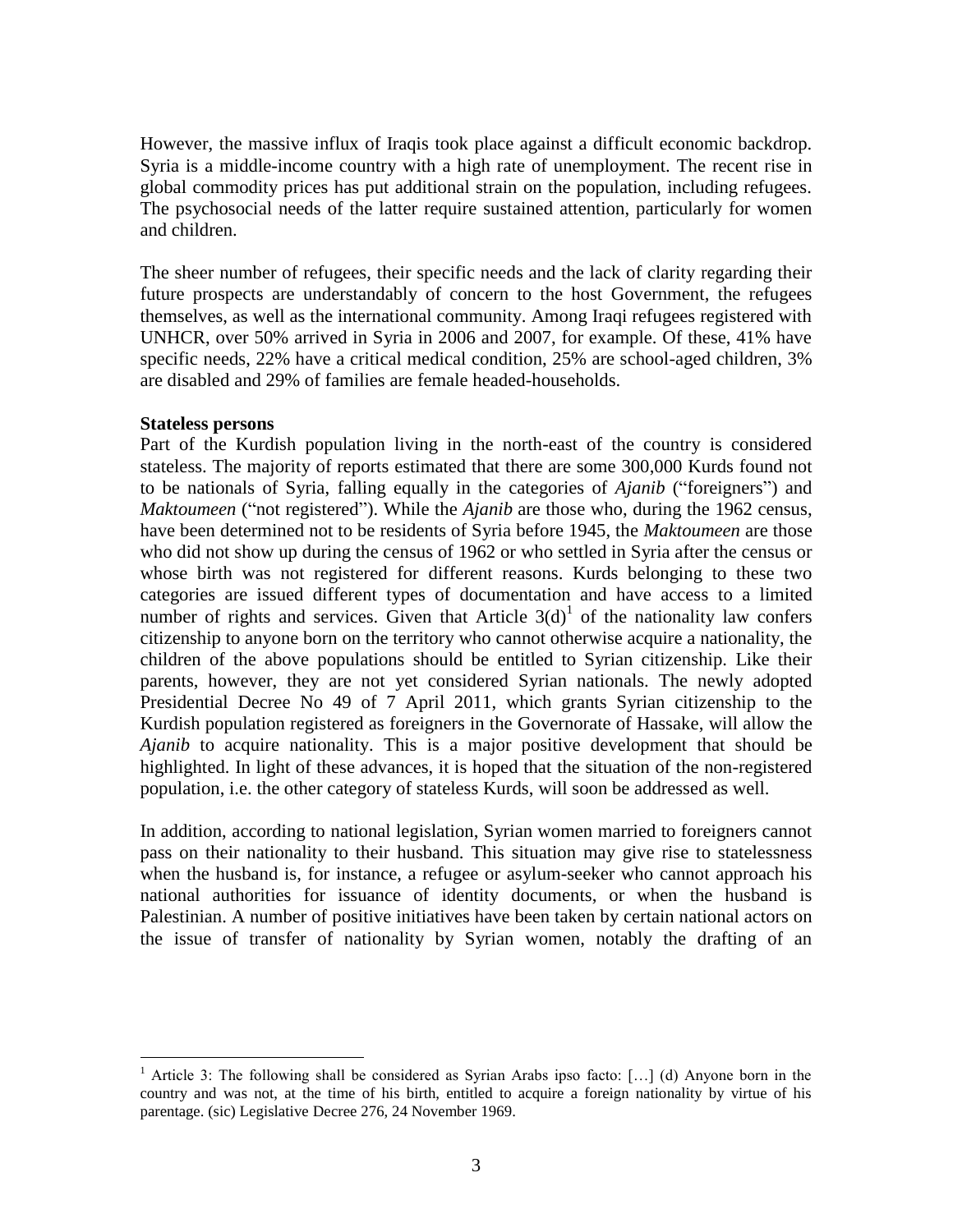amendment to the Nationality Law, which has been discussed a number of times before the National Assembly.<sup>2</sup>

# **II. ACHIEVEMENTS AND POSITIVE DEVELOPMENTS**

UNHCR commends the Government and the people of the Syrian Arab Republic for their generous policy and tolerant attitude towards the access and stay of a large Iraqi refugee population in the country, and expresses the hope that this may continue so long as the situation in Iraq is not conducive to a safe and sustainable return.

Most refugees live in the urban centers of Syria, side-by-side with the local population. Syrian's hospitality and tolerance towards Iraqi refugees has manifested itself through the granting of access to territory, temporary residency and freedom of movement, as well as the provision of basic public health and education services. However, non-Arab refugees may not always receive the same treatment as Iraqis do.

Despite the absence of a specific legal framework for the protection of refugees, the Ministry of Foreign Affairs has taken prompt action in addressing protection issues raised by UNHCR, such as residency, detention and the enjoyment of basic rights, in liaison with the competent authorities.

The 2010 Regional Response Plan ("RRP") for Iraqi Refugees for example, hosted by the UN Resident Coordinator and UNHCR in Syria, was launched in Damascus under the auspices of the Syrian Ministry of Foreign Affairs. The RRP brings together more than 50 humanitarian and development actors – including UN agencies, government counterparts, and national and international NGOs – working across 12 countries hosting refugees from Iraq.

Another positive development is the closure by the Syrian Government, duly supported by UNHCR and other UN agencies, of Al-Tanf in February 2010, a four-year old desert camp between the Syrian and Iraqi border. Out of the 1,300 Palestinian refugees who had lived at different times in the camp, around 1,000 were relocated to third countries, while the rest has been temporarily moved to Al-Hol Camp in northeastern Syria.

Of particular relevance, as mentioned above, is Decree 49 issued on 7 of April 2011 by the Syrian President aimed at granting Syrian citizenship to the "foreigners" (*Ajanib*) registered in Hassakeh. While the Ministry of Interior is requested to adopt the instructions for implementing this decree before the end of April, it already invited all persons registered as "foreigners" in Hassakeh's and other governorates official records to submit their documents to the competent authorities, in order to be issued a national number and identity documents.

 $\overline{a}$ 

 $^{2}$  Apparently a parliamentary session was held in May 2010, during which a proposal was discussed, which had been presented by several members of Parliament to give Syrian women married to foreign men the right to pass their nationality to their children.

<http://www.thara-sy.com/TharaEnglish/modules/news/article.php?storyid=248>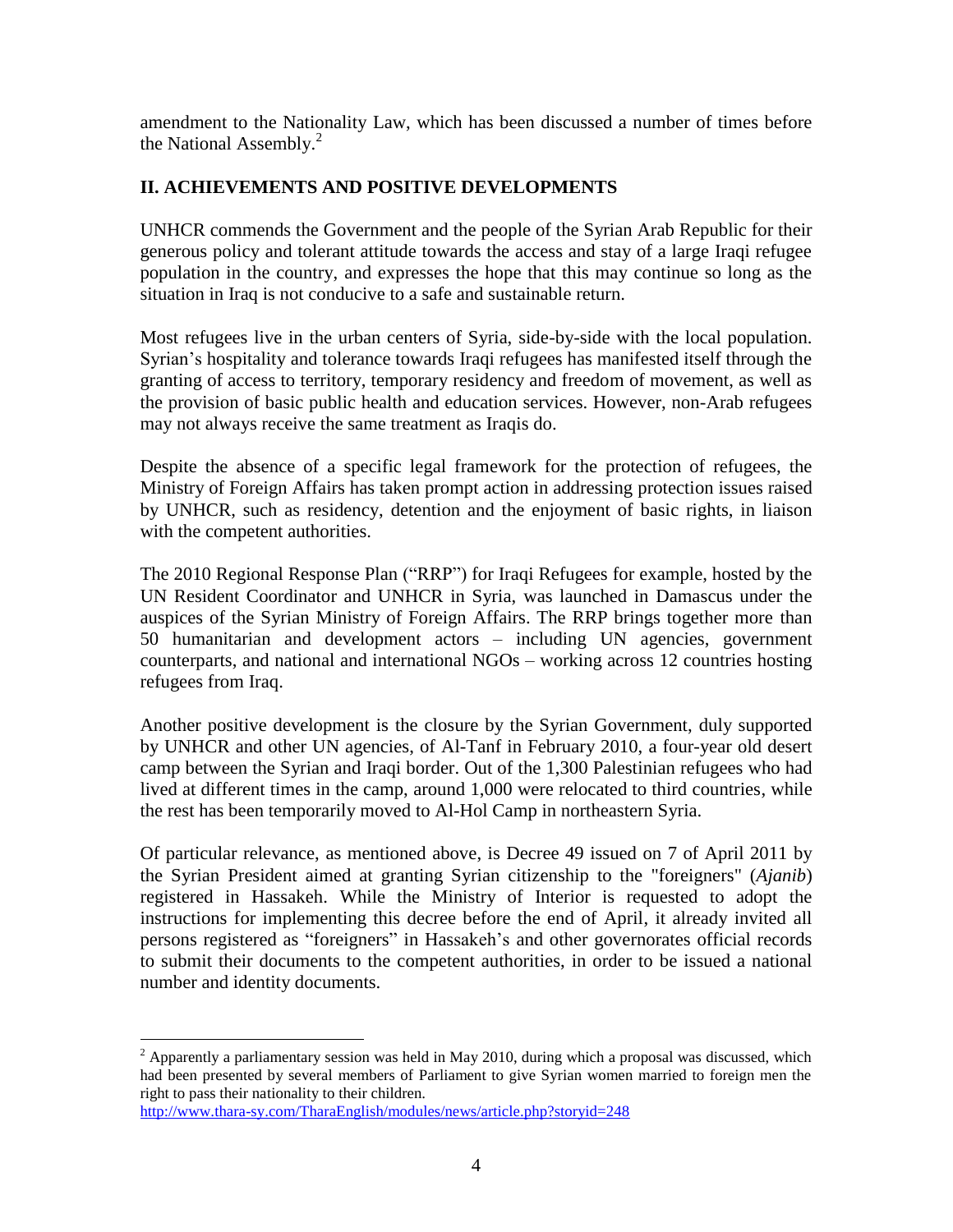## **III. CHALLENGES, CONSTRAINTS AND RECOMMENDATIONS**

### **Issue 1: Social and economic impact of Iraqi refugees' presence**

#### **Recommendations:**

Assurances should be provided to the Syrian Government of UNHCR's full determination to continue advocating for burden and responsibility sharing, particularly through resettlement solutions and through multilateral support for Syrian institutions, in order to mitigate the potential social and economic impact of Iraqis' continued presence in Syria.

Acknowledging the social and economic burden presented by such a large refugee population, it is hoped that UNHCR's increased support to and cooperation with national institutions (particularly the Syrian Arab Red Crescent and organisations under the responsibility of the Ministry of Social Affairs and Labour) will benefit the local population as well as the refugees while they remain in Syria.

Given the fact that many Iraqis are likely to remain in Syria beyond 2011, and with a view to optimise the use of funding currently made available to UNHCR, it is necessary for refugees to gain more self-reliance as a means to (1) prevent negative coping mechanisms that may in turn affect Syrians and Syrian society as a whole; and (2) prepare them for their eventual return, while contributing to the Syrian society in the mean time. More self-reliance could be achieved through vocational and life skills training in combination with livelihoods opportunities or micro-credit.

#### **Issue 2: Penalization for illegal entry and deportation**

#### **Recommendations:**

UNHCR advocates with concerned authorities to protect refugees and asylum-seekers from *refoulement* and expulsion.

UNHCR is also advocating with the relevant authorities for non-penalization or deportation of asylum-seekers and refugees who present valid reasons for being in the country illegally or without documents, provided they report without delay to the authorities and show good cause for their illegal entry or presence.

Refugee identification cards, in the form of identity documentation with anti-fraud features, to improve recognition of this population by the Syrian authorities could be provided by UNHCR, if considered favourably by the concerned authorities.

Moreover, the establishment of a national asylum system would be important to ensure the granting of entry into Syrian territory or extending the validity of residence permits for refugees and asylum-seekers, who are of concern to UNHCR, but who do not otherwise fulfill the preconditions (i.e. for obtaining an entry visa or an extension of their residence permit) set out in the relevant immigration regulations.